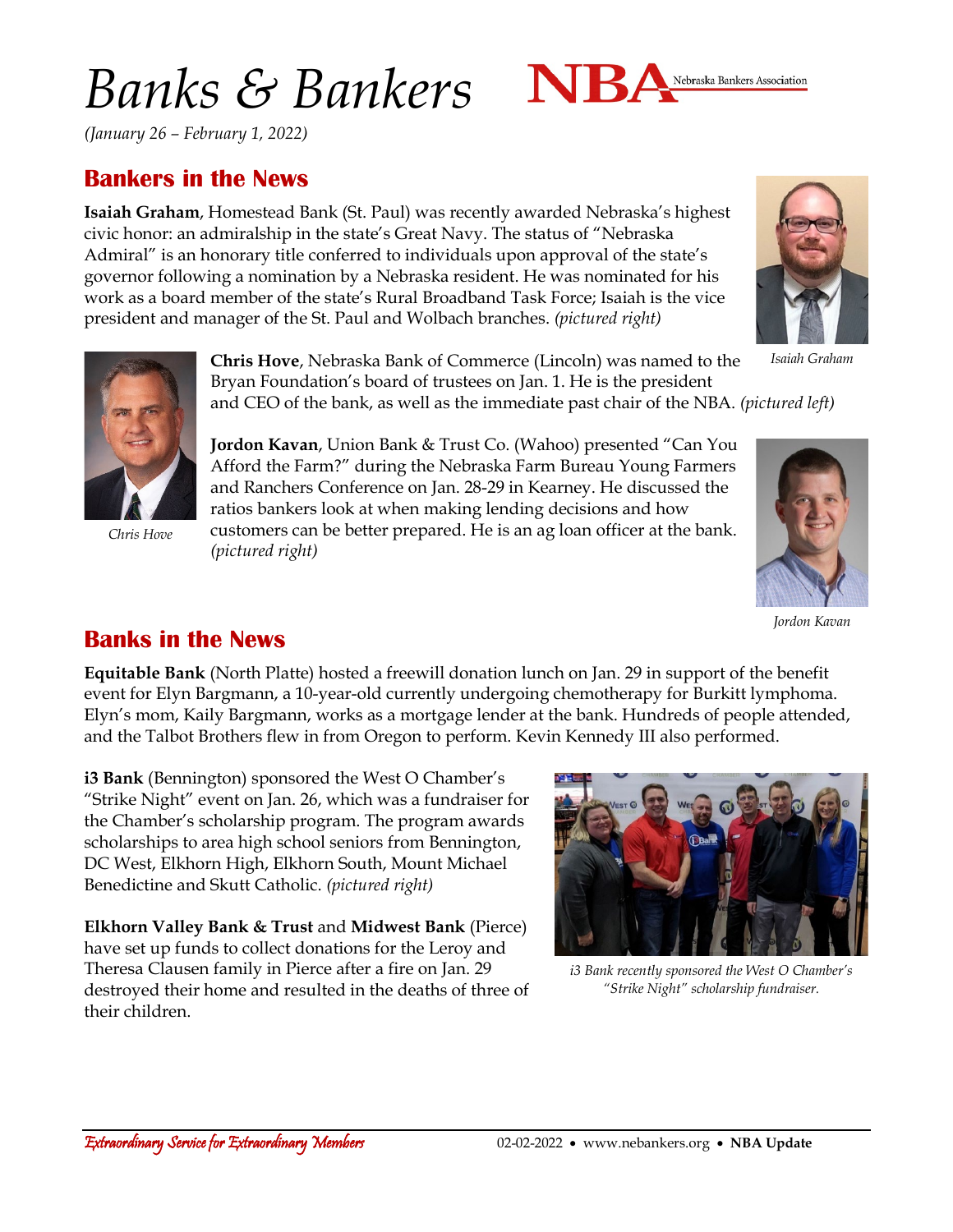### *Banks & Bankers*



*(January 26 – February 1, 2022)*

**Pathway Bank** (Grand Island) recently delivered treats from Big Apple Bagels to the City of Grand Island Police Department and the Hall County Sheriff's Department to thank them for their service to the community. *(pictured right)*



*Michelle Hurd and Michelle Vogt from Pathway Bank delivered treats to local law enforcement agencies.*

#### **Promotions and Appointments**



**Broken Bow: Cece Killinger**, mortgage loan officer, Bruning Bank.



**Gothenburg: Jennifer Ballmer**, board of directors, Flatwater Bank.



**Gothenburg: Amber Burge**, board of directors, Flatwater Bank.



**Hebron: Traci Fangmeier**, mortgage loan officer, Bruning Bank.



**Omaha: Kelley Baldwin**, human resources officer, First Westroads Bank.



**Omaha: Carl Bartholomew**, senior vice president/ commercial loan officer, First Westroads Bank.



**Omaha: Michael Bittner**, senior vice president & manager, Omaha residential construction lending, West Gate Bank.



**Omaha: Spencer Danner**, vice president – community development, corporate philanthropy and social responsibility, First National Bank of Omaha.



**Omaha: Mack La Rock**, executive vice president, chief banking officer, ACCESSbank.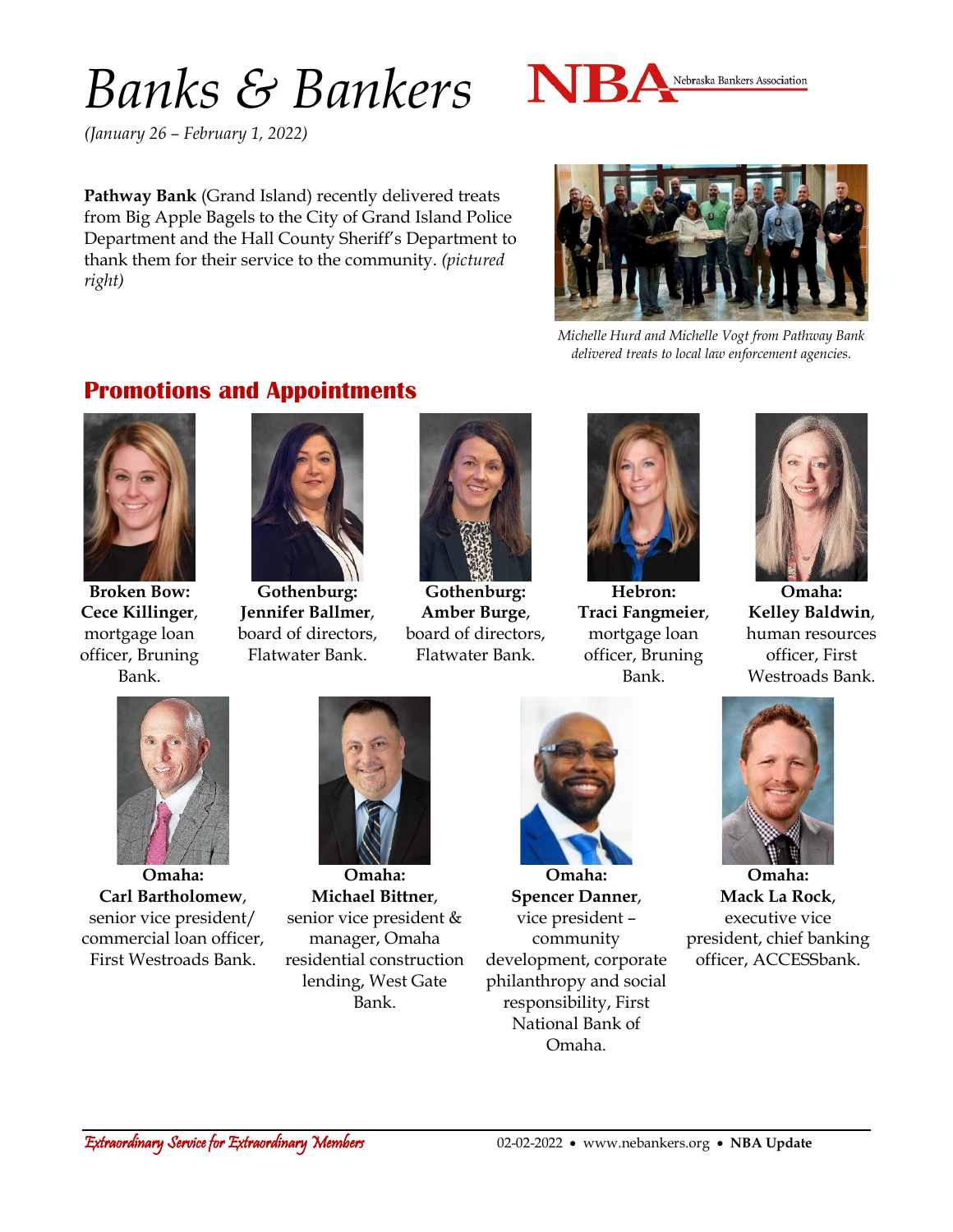## *Banks & Bankers*



*(January 26 – February 1, 2022)*



**Omaha: Timothy Riha**, senior vice president/ commercial loan officer, First Westroads Bank.



**Omaha: Guthrie Steen**, assistant vice president, mortgage loan officer, West Gate Bank.



**Petersburg: John Veik**, board of directors, Great Plains State Bank.



**Roca: Grant Badertscher**, vice president of lending, State Bank of Table Rock.



**Tecumseh: Tyler Speckmann**, vice president of lending, State Bank of Table Rock.

#### **Retirements**

**Ray McKenna**, Cornerstone Bank (York) retired recently after 41 years of service at the bank. An open house was held at the bank on Jan. 28 to celebrate his long career. *(pictured right)*

**Marsha Newcomer**, Cornerstone Bank (Stromsburg) retired this month after serving the Cornerstone Insurance Group since 2001. She has been in the insurance industry since 1992. The bank held an open house on Jan. 31 to celebrate. *(pictured right)*



*Ray McKenna Marsha Newcomer*

#### **Deaths**

**Dean Bass**, (Lincoln), age 91 passed away on Jan. 26. He was a U.S. Navy Veteran, a member of the American Legion Post 101 and a retired banker; he worked at the First Tri-County Bank in Swanton. *(pictured right)*



*Dean Bass*